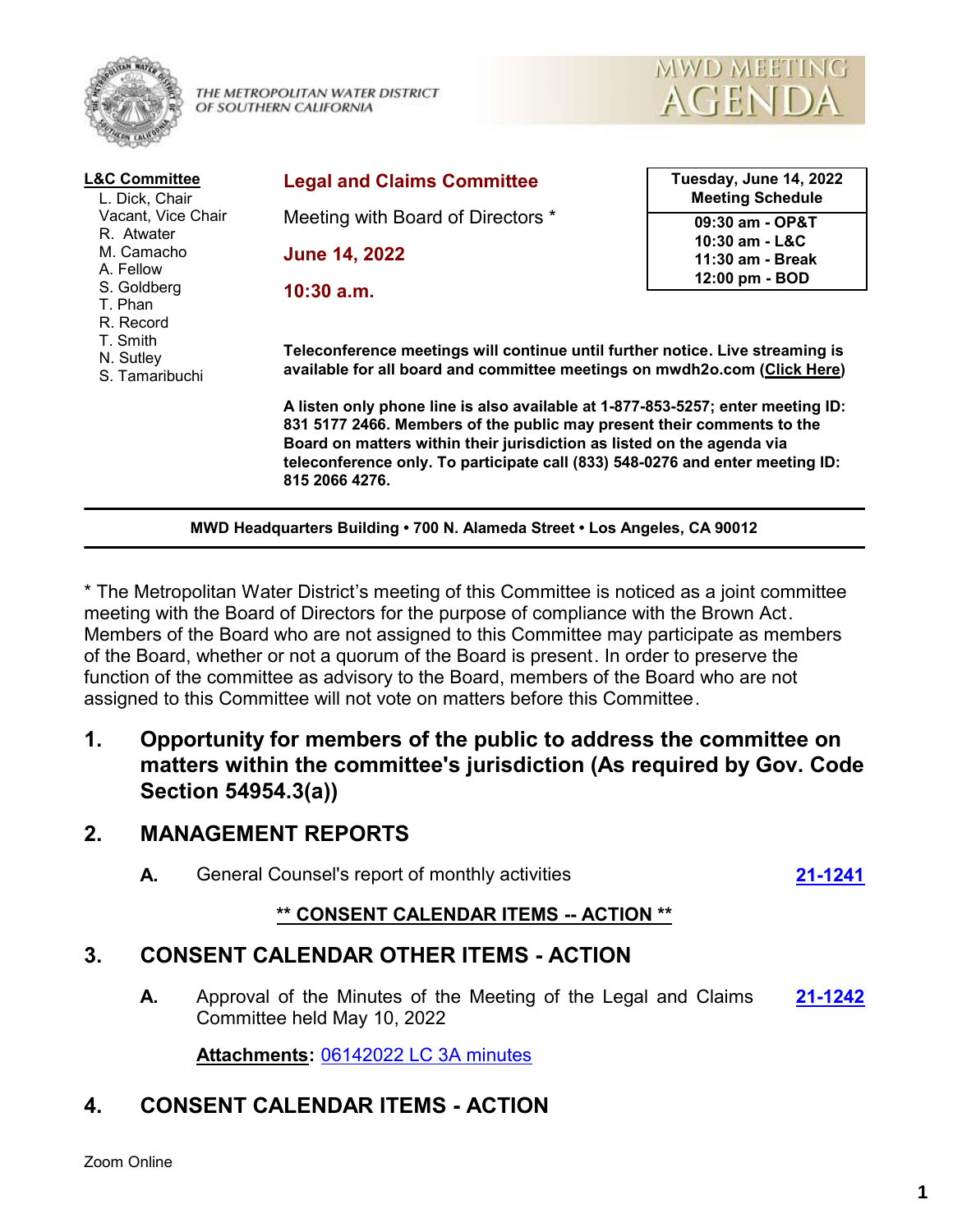NONE

### **\*\* END OF CONSENT CALENDAR ITEMS \*\***

# **5. OTHER BOARD ITEMS - ACTION**

NONE

# **6. BOARD INFORMATION ITEMS**

NONE

# **7. COMMITTEE ITEMS**

**a.** Report on litigation in San Diego County Water Authority v. **[21-1243](http://mwdh2o.legistar.com/gateway.aspx?m=l&id=/matter.aspx?key=2335)** Metropolitan Water District of Southern California, et al., San Francisco County Superior Court Case Nos. CPF-10-510830, CPF-12-512466, CPF-14-514004, CPF-16-515282 , CPF-16-515391, CGC-17-563350, and CPF-18-516389; the appeals of the 2010 and 2012 actions, Court of Appeal for the First Appellate District Case Nos. A146901, A148266, A161144, and A162168, and California Supreme Court Case No. S243500; the petition for extraordinary writ in the 2010 and 2012 actions, Court of Appeal for the First Appellate District Case No. A155310; the petition for extraordinary writ in the second 2016 action, Court of Appeal for the First Appellate District Case No. A154325 and California Supreme Court Case No. S251025; and the Metropolitan Water District of Southern California v. San Diego County Water Authority cross-complaints in the 2014, 2016, and 2018 actions. [Conference with legal counsel - existing litigation; to be heard in closed session pursuant to Gov. Code Sections 54956.9(d)(1)]

## **8. FOLLOW-UP ITEMS**

**NONE** 

# **9. FUTURE AGENDA ITEMS**

**10. ADJOURNMENT**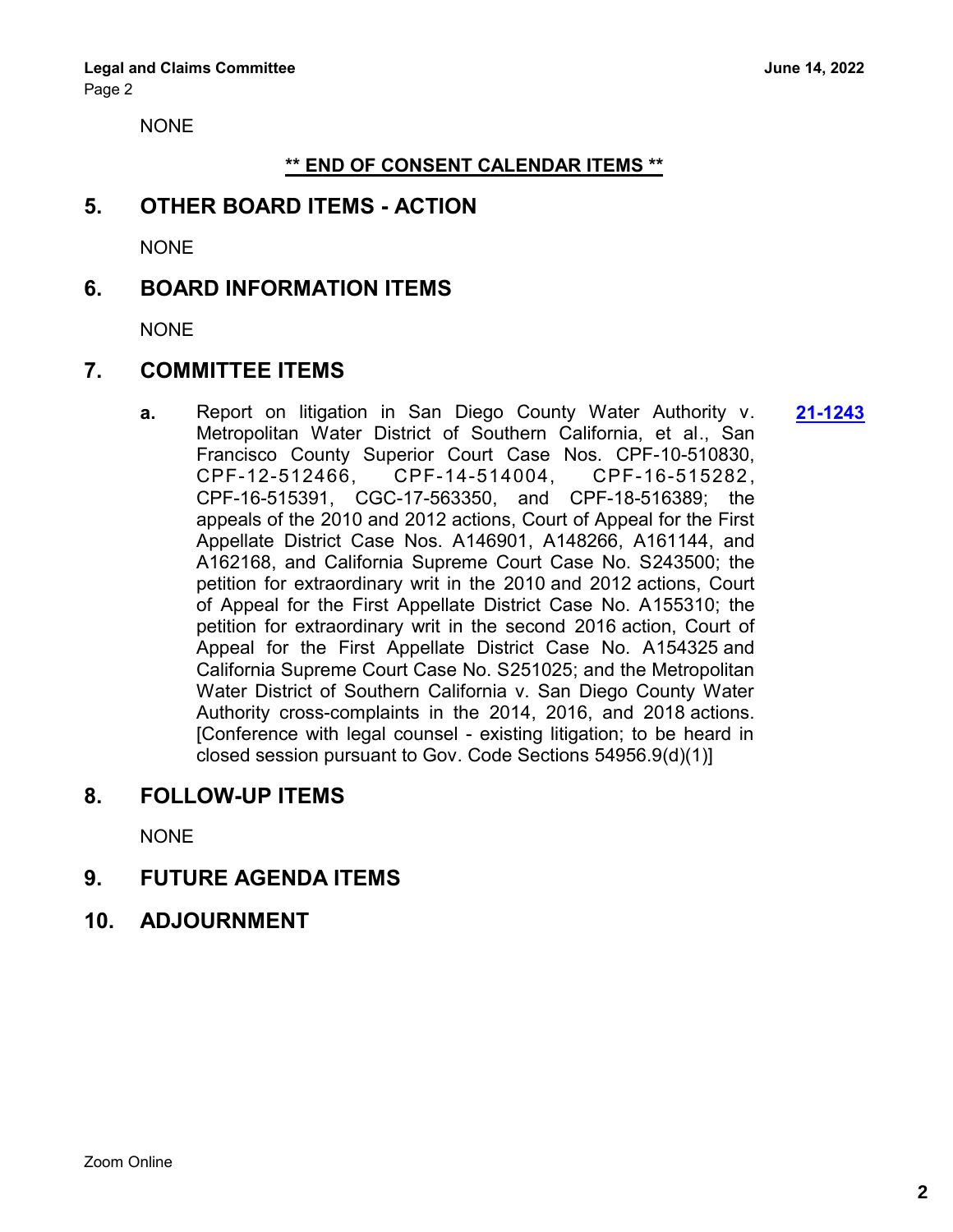#### **Legal and Claims Committee June 14, 2022** Page 3

**NOTE: This committee reviews items and makes a recommendation for final action to the full Board of Directors. Final action will be taken by the Board of Directors. Agendas for the meeting of the Board of Directors may be obtained from the Board Executive Secretary. This committee will not take any final action that is binding on the Board, even when a quorum of the Board is present.** 

**Writings relating to open session agenda items distributed to Directors less than 72 hours prior to a regular meeting are available for public inspection at Metropolitan's Headquarters Building and on Metropolitan's Web site http://www.mwdh2o.com.**

**Requests for a disability related modification or accommodation, including auxiliary aids or services, in order to attend or participate in a meeting should be made to the Board Executive Secretary in advance of the meeting to ensure availability of the requested service or accommodation.**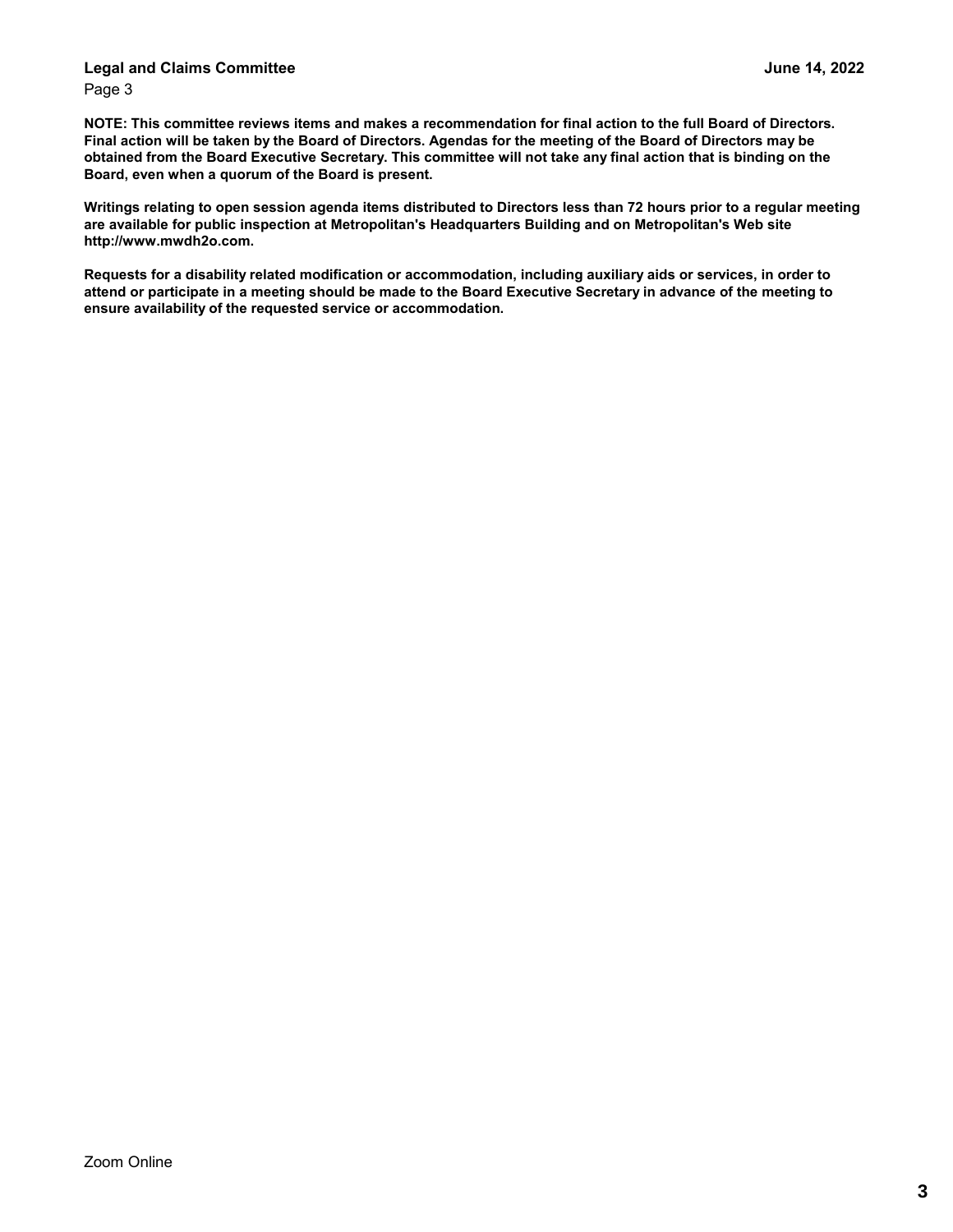### **THE METROPOLITAN WATER DISTRICT OF SOUTHERN CALIFORNIA**

### **MINUTES**

## **LEGAL AND CLAIMS COMMITTEE**

#### **May 10, 2022**

Chair Dick called the teleconference meeting to order at 8:30 a.m.

Members present: Chair Dick, Directors Atwater, Camacho, Fellow, Goldberg, Record, Smith, Sutley, and Tamaribuchi.

Member absent: Director Phan.

Other Directors present: Chairwoman Gray, Directors Abdo, Ackerman, Blois, De Jesus, Dennstedt, Erdman, Faessel, Jung, Kurtz, Lefevre, McCoy, Miller, Morris, Ortega, Peterson, Pressman, and Ramos.

Committee Staff present: Hagekhalil, Miyashiro, Scully, Torres, and Upadhyay.

## **1. OPPORTUNITY FOR MEMBERS OF THE PUBLIC TO ADDRESS THE COMMITTEE ON MATTERS WITHIN THE COMMITTEE'S JURISDICTION**

None

## **2. MANAGEMENT REPORTS**

a. Subject: General Counsel's report of monthly activities

General Counsel informed the committee that the closed session agenda item 7b, the *San Diego County Water Authority v. Metropolitan*, would be deferred. However, she did inform the committee in open session on the status of the motions for summary adjudication by each party, and ongoing discovery and depositions. She also reported that trial in the case was upcoming.

#### **CONSENT CALENDAR ITEMS – ACTION**

## **3. CONSENT CALENDAR OTHER ITEMS – ACTION**

A. Approval of the Minutes of the Meeting of the Legal and Claims Committee held April 11, 2022.

No comments on the minutes.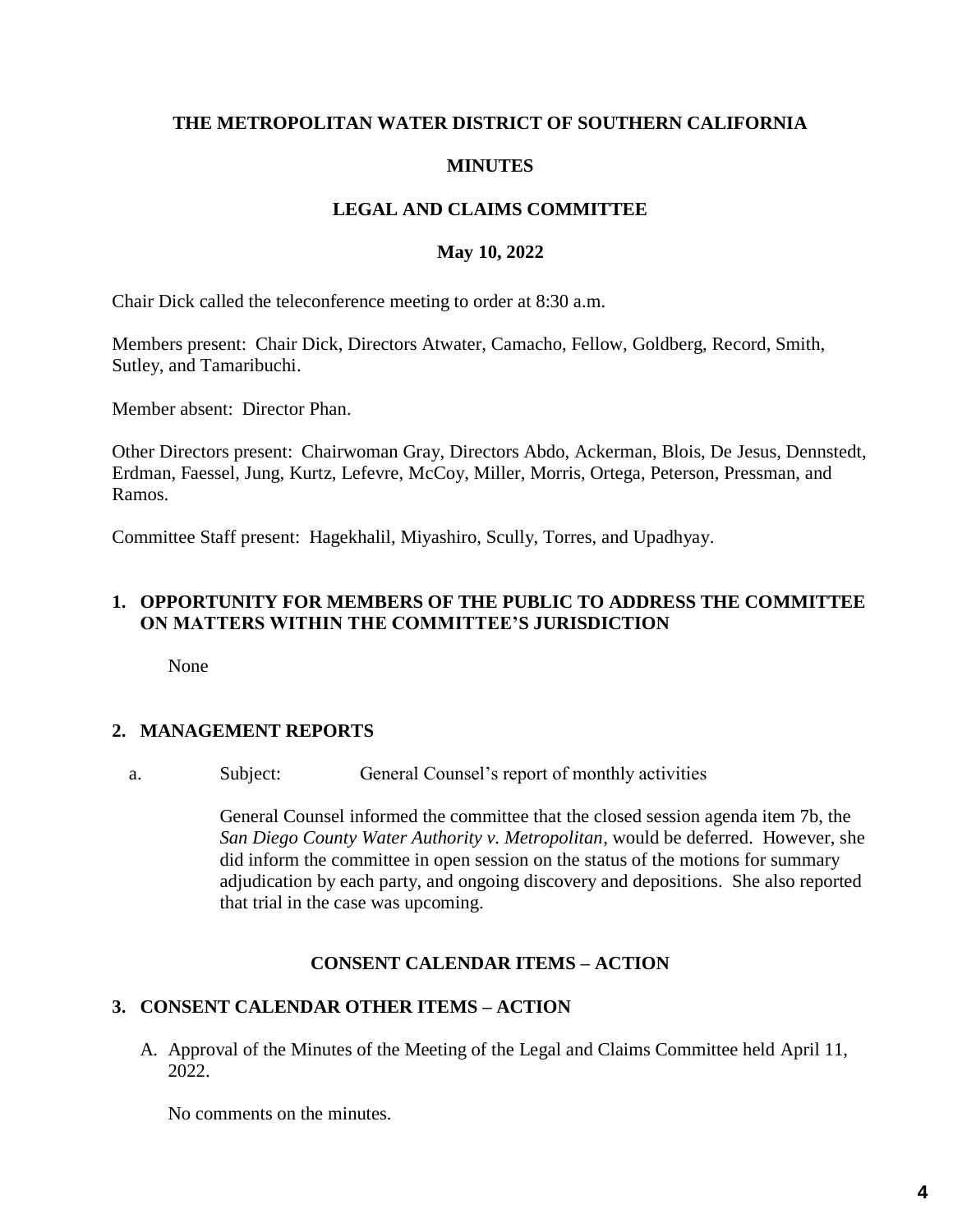# **4. CONSENT CALENDAR ITEMS – ACTION**

None

Director Atwater made a motion, seconded by Director Fellow, to approve the consent calendar consisting of Item 3A:

The vote was:

| Ayes:    | Directors Atwater, Camacho, Dick, Fellow, Goldberg, Record, Smith,<br>Sutley, and Tamaribuchi |
|----------|-----------------------------------------------------------------------------------------------|
| Noes:    | None                                                                                          |
| Abstain: | None                                                                                          |
| Absent:  | Phan                                                                                          |

The motion for Item 3A passed by a vote of 9 ayes, 0 noes, 0 abstain, and 1 absent.

## **END OF CONSENT CALENDAR ITEMS**

# **5. OTHER BOARD ITEMS – ACTION**

None

#### **6. BOARD INFORMATION ITEMS**

None

## **7. COMMITTEE ITEMS**

| a. | Subject       | Report on litigation in The Navajo Nation v. United States<br>Department of the Interior (U.S. Court of Appeals for the Ninth<br>Circuit, Case No. No. 19-17088, D.C. No.<br>3:03-cv-00507-PCT-GMS) [Conference with legal]<br>counsel - existing litigation; to be heard in closed session pursuant<br>to Gov. Code Sections $54956.9(d)(1)$ ] |
|----|---------------|-------------------------------------------------------------------------------------------------------------------------------------------------------------------------------------------------------------------------------------------------------------------------------------------------------------------------------------------------|
|    | Presented by: | <b>Chief Deputy General Counsel Catherine Stites</b>                                                                                                                                                                                                                                                                                            |